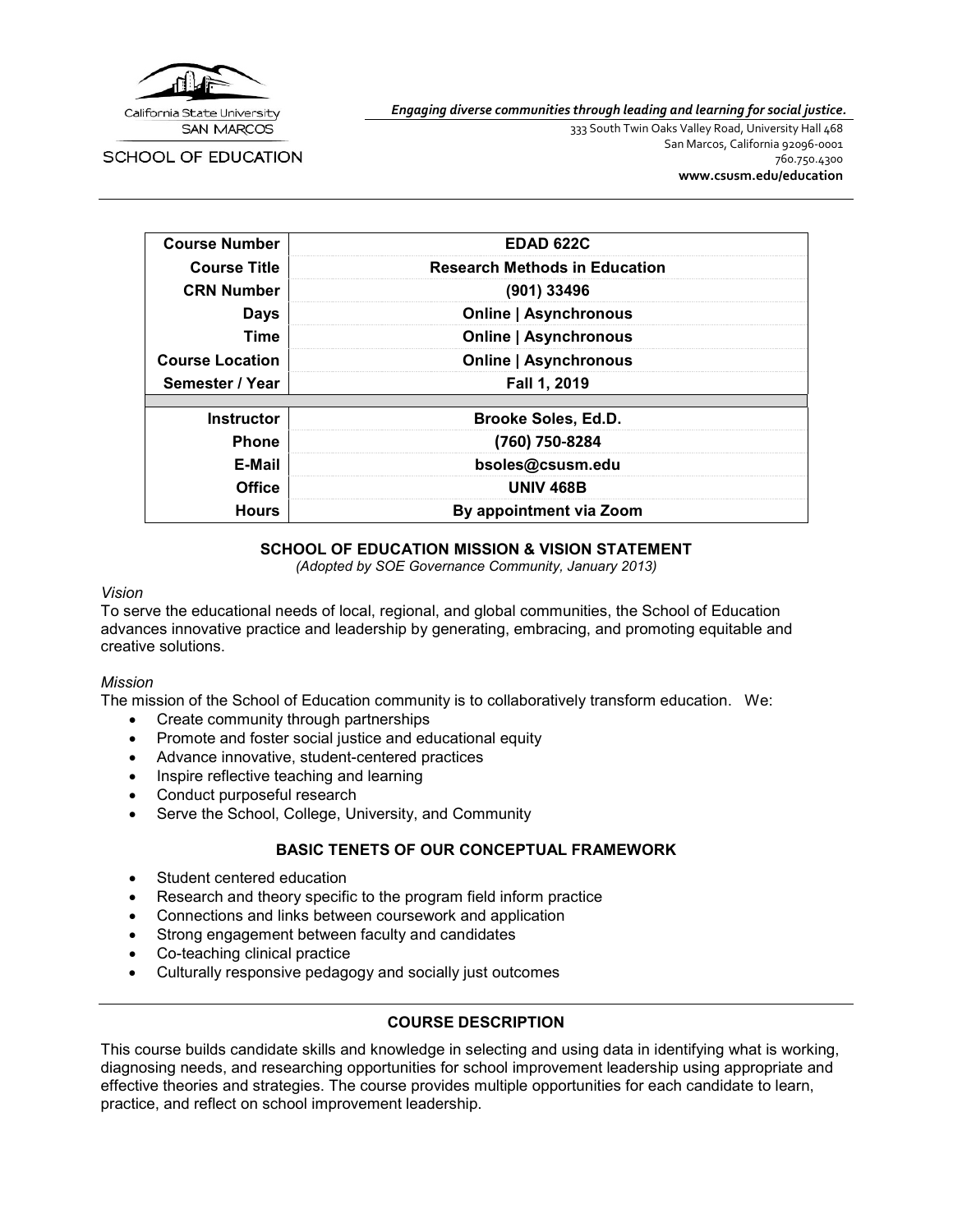## **Course Prerequisites**

Admissions to the university and to the Administrative Services Credential Program and MA in Education program.

Course Objectives (Course Learning Outcomes/CLOS) This course enables students to become effective, confident creators and consumers of research by providing a foundation of knowledge in the area of research methods that will enable them to read research and program evaluation reports with enough understanding to determine a study's merits. In Part C, students will explore various research methods, analyze collected data, and craft an analysis of results and research. This analysis will lead to the development of the chapter 4 of their MA thesis.

Students will: develop a working understanding of research methods and designs for educational settings; enhance their practical understanding of both quantitative and qualitative research methods; develop skills to collect and analyze data; develop a working understanding of descriptive statistical techniques including use of appropriate graphs to display data; and, utilize APA style writing and citations.

# **REQUIRED TEXTS**

N/A

# **PROGRAM LEARNING OUTCOMES**

Students graduating with a Master of Arts in Educational Administration will master the following outcomes:

- 1. Explain how school plans, programs, and activities support the school's vision to advance the academic, linguistic, cultural, aesthetic, social-emotional, behavioral, and physical development of each student.
- 2. Recognize discriminatory practices, signs of trauma, manifestations of mental illness, and promote culturally responsive, positive and restorative strategies to address diverse student and school needs.
- 3. Use principles of positive behavior interventions, conflict resolution, and restorative justice and explain to staff and community members how these approaches support academic achievement, safety, and well-being for all students.
- 4. Engage family and community members in accomplishing the school's vision of equitable schooling and continuous improvement that includes the academic, linguistic, cultural, social-emotional, mental and physical health, and/or other supports needed to succeed in school.
- 5. Recognize any possible institutional barriers to student and staff learning and use strategies that overcome barriers that derive from economic, social-emotional, racial, linguistic, cultural, physical, gender, gender identity, sexual orientation, or other sources of educational disadvantage or discrimination.
- 6. Understand and analyze governance and policy systems and use this knowledge to explain roles and relationships of school and district administrators, local state boards of education, and the legislature to staff and the school community.
- 7. Analyze current research literature and explain how findings can be applied in a practical educational setting.

# **Expected Dispositions for the Education Profession**

Education is a profession that has, at its core, certain dispositional attributes that must be acquired and developed. Teaching and working with learners of all ages requires not only specific content knowledge and pedagogical skills, but positive attitudes about multiple dimensions of the profession. The School of Education has identified six dispositions that must be evident in teacher candidates: social justice and equity, collaboration, critical thinking, professional ethics, reflective teaching and learning, and life-long learning. The Masters degree in Educational Administration has two additional dispositions: visionary and ready to lead. These dispositions have observable actions that will be assessed throughout the preparation program. For each dispositional element, there are three levels of performance - *unacceptable*, *initial target*, and *advanced target*. The description and rubric for the three levels of performance offer measurable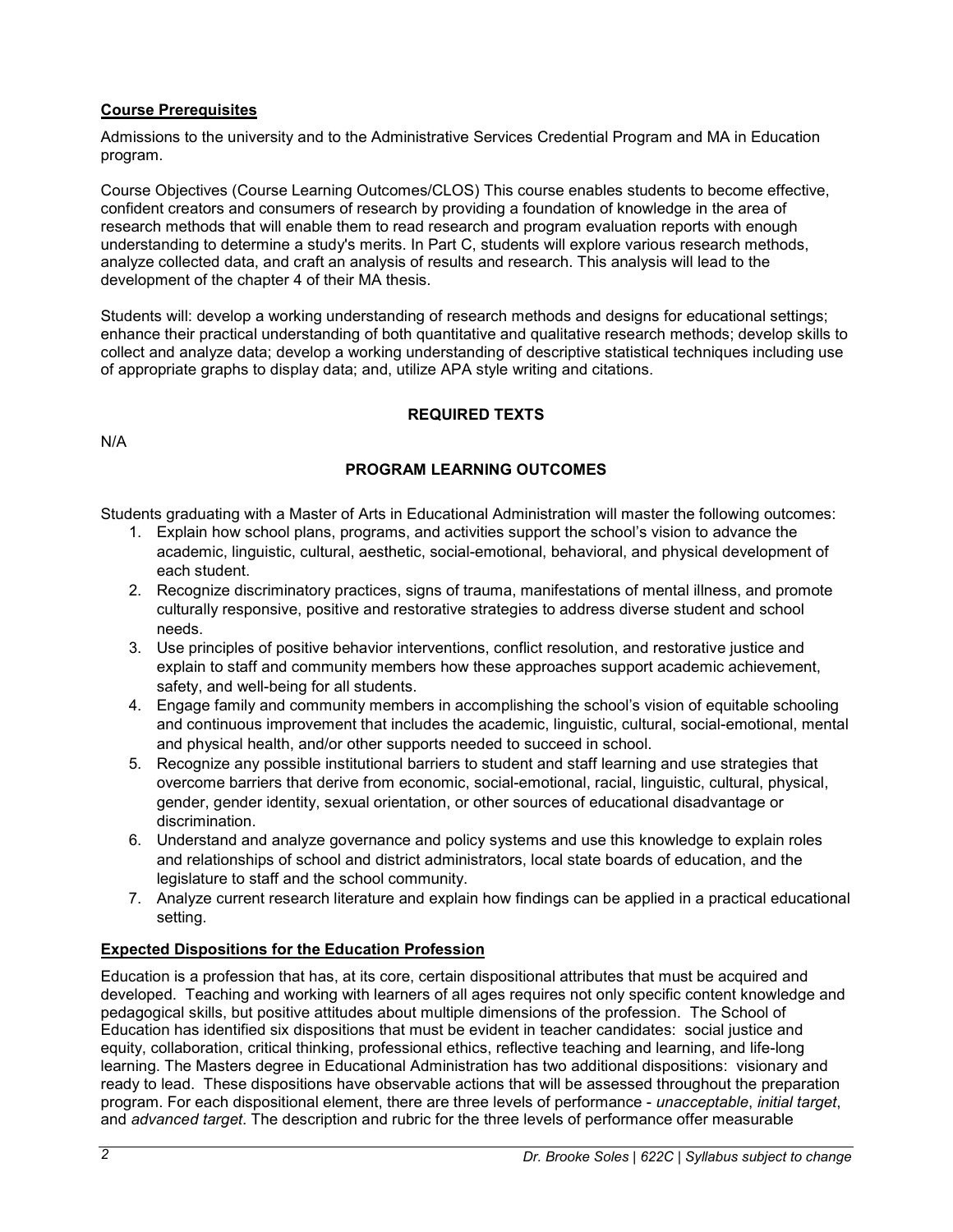behaviors and examples.

The assessment is designed to provide candidates with ongoing feedback for their growth in professional dispositions and includes a self-assessment by the candidate. The dispositions and rubric are presented, explained and assessed in three designated courses (EDAD 610, EDAD 618A, and EDAD 620) in the Ed Admin Master of Arts in Education Program and again prior to advancement to candidacy and enrollment in EDUC 698. Based upon assessment feedback candidates will compose a reflection and an action plan for improvement. Candidates are expected to meet the level of *initial target* during the program.

| <b>Session</b> | <b>Topic</b>                                                             | <b>Assignment</b>                                                                                                                                                           | Due Date                                   |
|----------------|--------------------------------------------------------------------------|-----------------------------------------------------------------------------------------------------------------------------------------------------------------------------|--------------------------------------------|
| Week 1         | Draft Chapters 1 & 3<br>and transition from<br>EDAD 622B to EDAD<br>622C | Upload previous/final EDAD 622B assignment<br>with instructor embedded comments; add<br>questions for instructors; add areas of needs<br>improvement/assistance (50 points) | Assignments are due Sundays<br>by 11:55 PM |
| Week 2         | Chapter 4:<br>Introduction                                               | How do I write my introduction?                                                                                                                                             | Assignments are due Sundays<br>by 11:55 PM |
| Week 3         | Chapter 4: Data<br>Presentation                                          | Qualitative: What is opening coding?                                                                                                                                        | Assignments are due Sundays<br>by 11:55 PM |
| Week 4         | Chapter 4: Data<br>Analysis                                              | Quantitative: What is the best test for me?                                                                                                                                 | Assignments are due Sundays<br>by 11:55 PM |
| Week 5         | Chapter 4: Data<br>Analysis                                              | How do I identify themes?                                                                                                                                                   | Assignments are due Sundays<br>by 11:55 PM |
| Week 6         | Chapter 4:<br>Interpretation                                             | How do I interpret the data?                                                                                                                                                | Assignments are due Sundays<br>by 11:55 PM |
| Week 7         | Chapter 4:<br>Conclusion                                                 | How do I write my conclusion?                                                                                                                                               | Assignments are due Sundays<br>by 11:59 PM |
| Week 8         | Chapter 4: Complete<br>Draft                                             | Upload Chapter 4 Completed Draft (50 points)                                                                                                                                | Assignments are due Sundays<br>by 11:55 PM |

### **COURSE OUTLINE AND GRADED COURSE COMPONENTS**

#### **Grading Standards**

Final course grades will be based on the following grading scale:

 $A = 93\% - 100\%$ A- = 90% - 92% B+ = 87% - 89% B = 83% - 86% B- = 80% - 82% C+ = 77% - 79%  $C = 73% - 76%$  $C = 70\% - 72\%$ 

## **Final Exam Statement**

There is no final exam.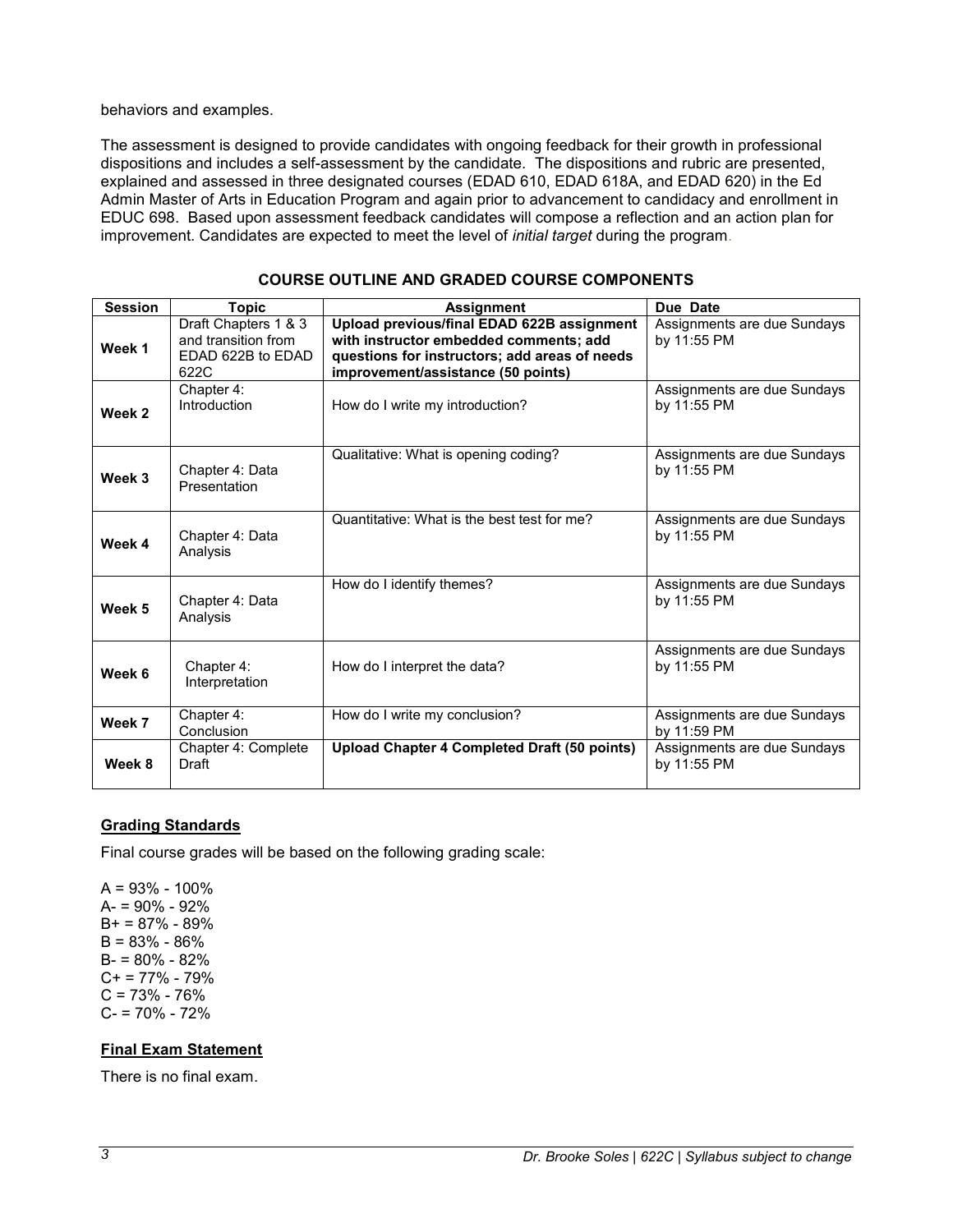## **School of Education Attendance Policy**

Due to the dynamic and interactive nature of courses in the School of Education, all candidates (course participants) are expected to attend all classes and participate actively. At a minimum, candidates (course participants) must attend more than 80% of class time, or s/he may not receive a passing grade for the course at the discretion of the instructor. Individual instructors may adopt more stringent attendance requirements. Should the candidate (course participants) have extenuating circumstances, s/he should contact the instructor as soon as possible. *(Adopted by the COE Governance Community, December, 1997).*

## **Policy on Late/Missed Work**

Assignments are given based on expectations of "mastery" of the content and academic format for the assignments. Based on the instructor's early grading feedback, students may make improvements on assignments and may resubmit an assignment for additional grade consideration before the deadline date. Late assignments will lose one point for each day they are late.

## **GENERAL CONSIDERATIONS**

## **CSUSM Academic Honesty Policy**

Students will be expected to adhere to standards of academic honesty and integrity, as outlined in the Student Academic Honesty Policy. All assignments must be original work, clear and error-free. All ideas/material that are borrowed from other sources must have appropriate references to the original sources. Any quoted material should give credit to the source and be punctuated accordingly.

Academic Honesty and Integrity: Students are responsible for honest completion and representation of their work. Your course catalog details the ethical standards and penalties for infractions. There will be zero tolerance for infractions. If you believe there has been an infraction by someone in the class, please bring it to the instructor's attention. The instructor reserves the right to discipline any student for academic dishonesty, in accordance with the general rules and regulations of the university. Disciplinary action may include the lowering of grades and/or the assignment of a failing grade for an exam, assignment, or the class as a whole.

Incidents of Academic Dishonesty will be reported to the Dean of Students. Sanctions at the University level may include suspension or expulsion from the University.

Refer to the full Academic Honesty Policy at: [http://www.csusm.edu/policies/active/documents/Academic\\_Honesty\\_Policy.html](http://www.csusm.edu/policies/active/documents/Academic_Honesty_Policy.html)

## **Plagiarism**

As an educator, it is expected that each candidate (course participant) will do his/her own work, and contribute equally to group projects and processes. Plagiarism or cheating is unacceptable under any circumstances. If you are in doubt about whether your work is paraphrased or plagiarized see the Plagiarism Prevention for Students website [http://library.csusm.edu/plagiarism/index.html.](http://library.csusm.edu/plagiarism/index.html) If there are questions about academic honesty, please consult the University catalog.

## **Students with Disabilities Requiring Reasonable Accommodations**

Students with disabilities who require reasonable accommodations must be approved for services by providing appropriate and recent documentation to the Office of Disabled Student Services (DSS). This office is located in Craven Hall 4300, and can be contacted by phone at (760) 750-4905, or TTY (760) 750- 4909. Students authorized by DSS to receive reasonable accommodations should meet with their instructor during office hours or, in order to ensure confidentiality, in a more private setting.

## **Credit Hour Policy Statement**

Per the University Credit Hour Policy: